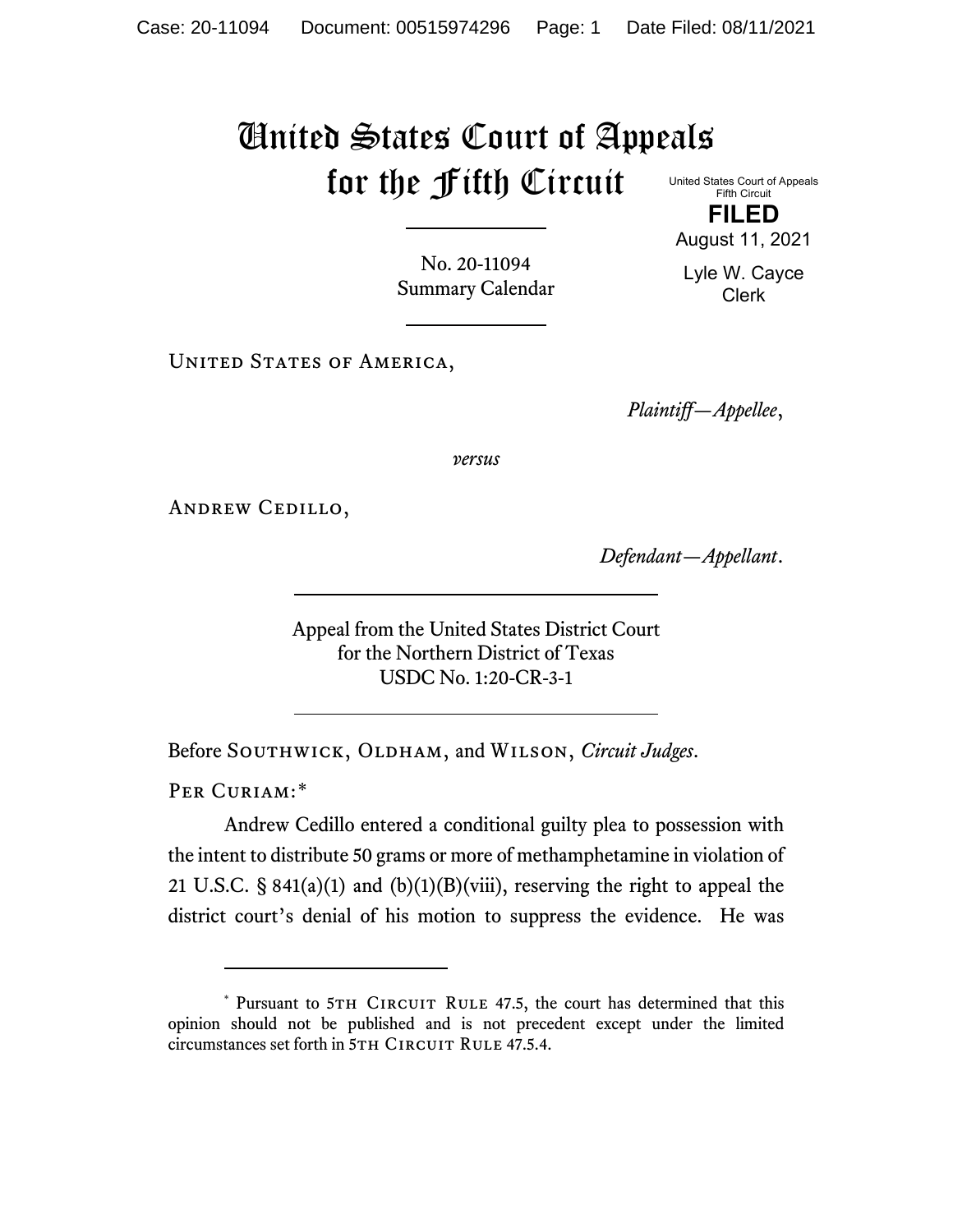## No. 20-11094

sentenced to 160 months of imprisonment, to be followed by five years of supervised release. On appeal, he argues that the traffic stop was not supported by reasonable suspicion and that the good-faith exception may not be used to justify a pretextual traffic stop conducted without probable cause or reasonable suspicion.

We decline to decide whether Cedillo preserved his arguments by sufficiently raising a challenge in the district court to the good-faith exception when based on an error in the law and involving a pretextual stop, *see United States v. Scroggins*, 599 F.3d 433, 448 (5th Cir. 2010), because his arguments lack merit under any standard of review, *see United States v. Fernandez*, 559 F.3d 303, 330 (5th Cir. 2009).

The constitutionality of a traffic stop is examined under the twopronged analysis described in *Terry v. Ohio*, 392 U.S. 1 (1968). *United States v. Pack*, 612 F.3d 341, 349–50 (5th Cir. 2010), *modified on other grounds on denial of reh'g*, 622 F.3d 383 (5th Cir. 2010). First, we determine whether the stop was justified at its inception. *Pack*, 612 F.3d at 350. "For a traffic stop to be justified at its inception, an officer must have an objectively reasonable suspicion that some sort of illegal activity, such as a traffic violation, occurred, or is about to occur, before stopping the vehicle." *United States v. Lopez-Moreno*, 420 F.3d 420, 430 (5th Cir. 2005). Reasonable suspicion can rest on a mistaken understanding of the law if the mistake is objectively reasonable. *Heien v. North Carolina*, 574 U.S. 54, 60, 66 (2014).

The officer who stopped Cedillo testified that he observed Cedillo's vehicle fail to maintain a single lane of travel multiple times, in violation of Texas Transportation Code § 545.060(a). We view this evidence in the light most favorable to the Government and conclude that the officer's action in stopping Cedillo was justified at its inception because he had reasonable suspicion that Cedillo violated  $\S$  545.060(a), and, even if he erred in